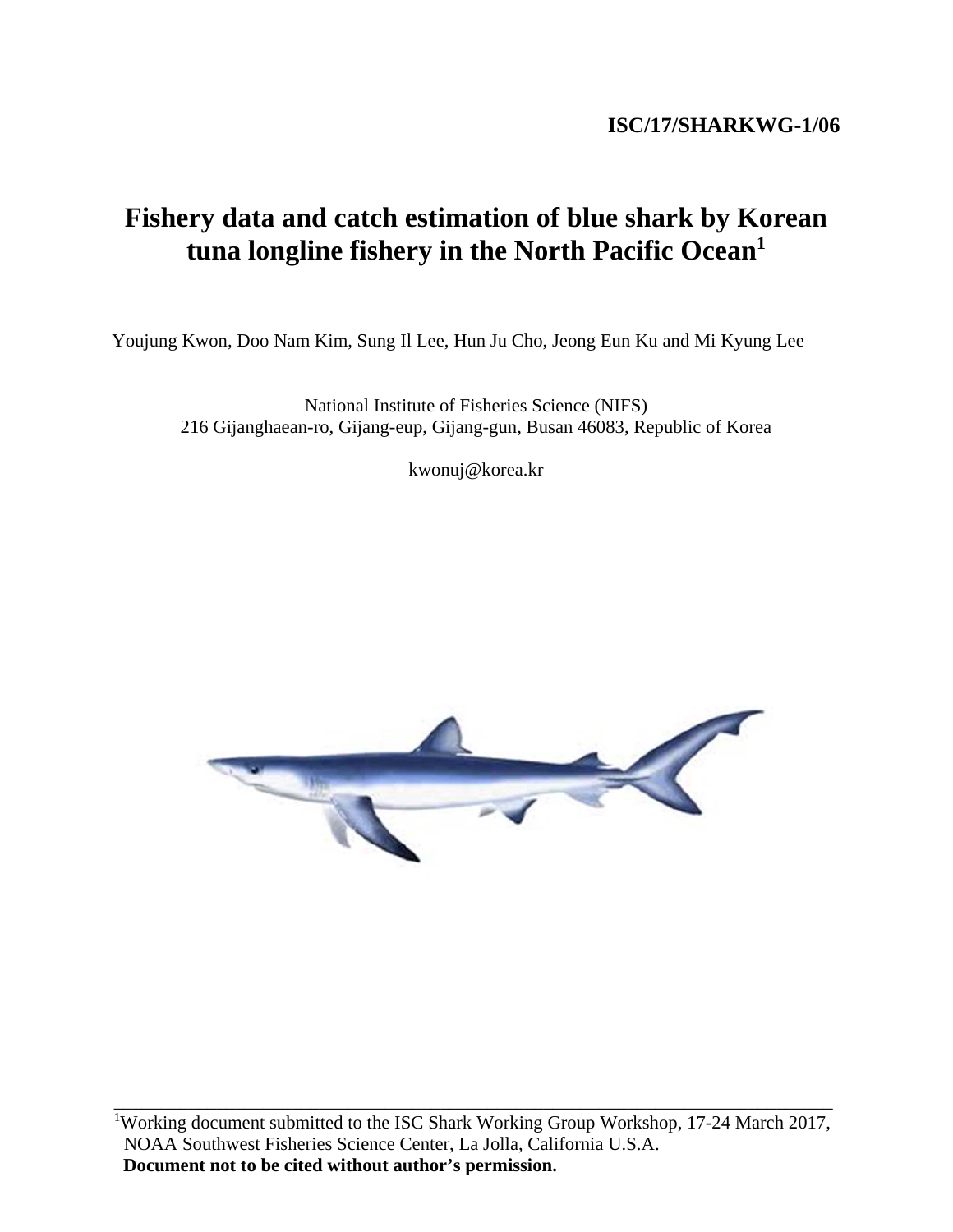## **Abstract**

This paper introduces the preliminary results on the Korean estimated catch of blue shark in the NPO. To estimate blue shark catch by Korean tuna longline fishery in the NPO, we divided area into two as A (North of  $25^{\circ}N$ ) and B (0 $^{\circ}$  -  $25^{\circ}N$ ) by main target species. The catch of blue shark in the NPO was estimated by the sum of retained and discarded/released, and it was calculated by multiplying nominal CPUE with total effort. It shows a similar annual trend between last (2013 stock assessment) and new catch estimations because both of catch estimation methods were similar as using effort and CPUE. However, it should be updated and could be changed by methods for estimation, data and so on.

### **Introduction**

The number of Korean tuna longline vessels reduced from 220 in 1991 to 108 in 2008, and slightly increased up to 126 thereafter. In 2015, it further decreased to 84, of which 1 vessel was 51-200 GRT class and 83 vessels of 201-500 GRT class. Fishing efforts of Korean tuna longline fishery were normally higher in the central and eastern Pacific Ocean (EPO). The fishing efforts in 2014 were concentrated in the western and central Pacific Ocean (WCPO), but those of 2015 were relatively higher in the EPO (Fig. 1).

Korean tuna longline fishery is managed by the Distant Water Fisheries Development Act put into effect on 4 February 2008, and the Act was revised in phases for improving data collection (5 December 2012) and data reporting system (7 July 2015).

Total catch of tuna and tuna like species caught by Korean distant water fisheries in the NPO was 64,324 t in 2015 (Fig.1). Total catch by longline fishery was 9,531 t, which is 48.1 % of the historical highest catch in 2004. Currently, over 80% of total catch of tuna and tuna-like species has occurred in the WCPO. Target species of Korean tuna longline fishery are tuna species, especially bigeye and yellowfin, and shark species are classified as incidental catches. This paper introduces the preliminary results on the Korean estimated catch of blue shark in the NPO.

#### **Data collection system for Korean distant water fishery**

Statistics on Korean tuna catch are obtained from two sources of data reporting. Korea Overseas

<sup>&</sup>lt;sup>1</sup>Working document submitted to the ISC Shark Working Group Workshop, 17-24 March 2017, NOAA Southwest Fisheries Science Center, La Jolla, California U.S.A. **Document not to be cited without author's permission.**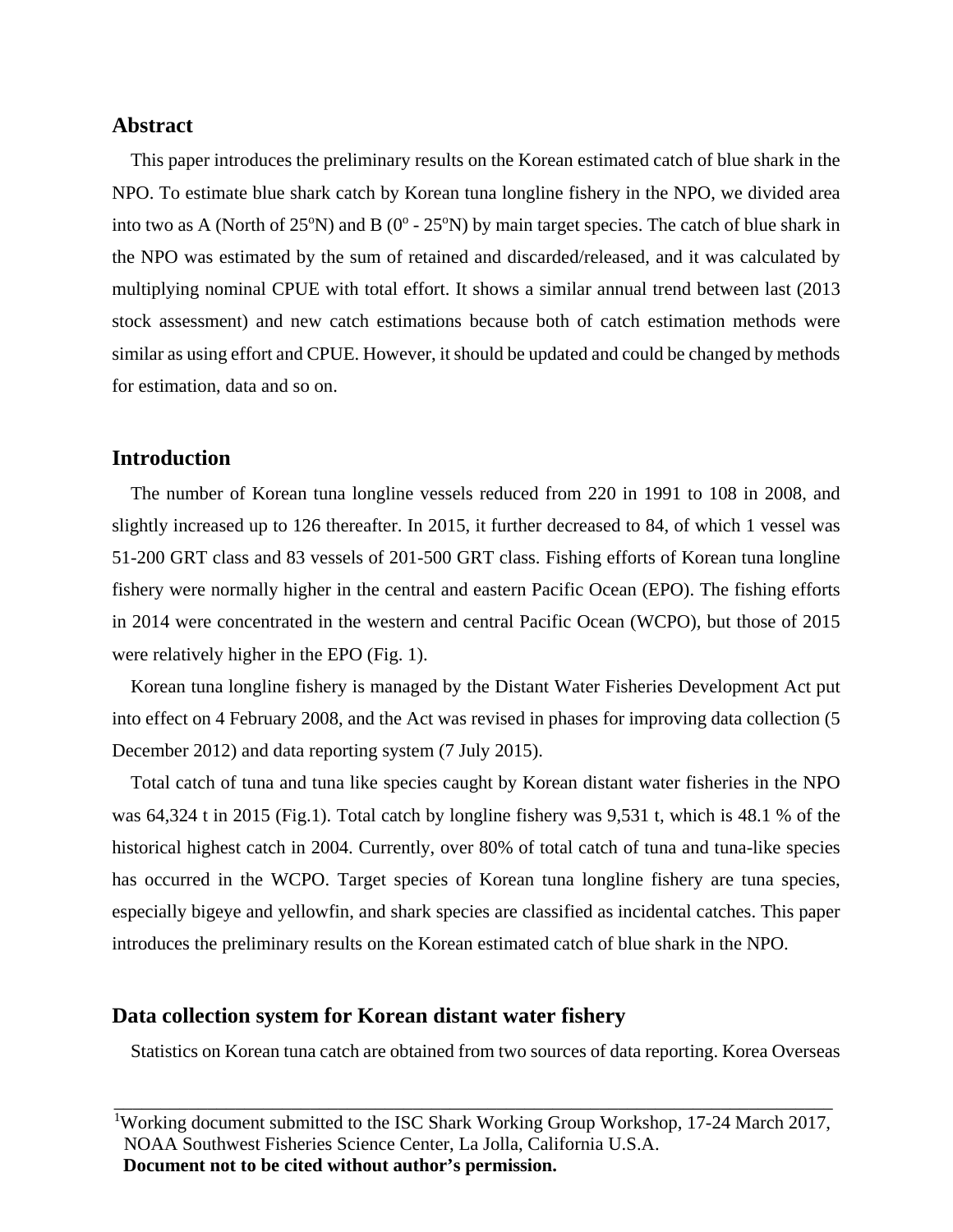Fisheries Association (KOFA) collects monthly catch by gear and species from Korean tuna industries. National Institute of Fisheries Science (NIFS) collects log-sheet data from vessels filled out by captain onboard. In accordance with data reporting and submission requirement by RFMOs, necessary improvements have been continuously made for increasing logbook coverage, accuracy and verification through cross-checking between NIFS and KOFA. To improve fisheries database management system and data cross-checking, NIFS and Ministry of Oceans and Fisheries (MOF) implemented an electronic logbook system capable of monitoring state of data submission from fishing vessels in real time and to manage/cross-check the data since 1<sup>st</sup> September 2015. They include operational information, effort and catch including the amount of discard/release by species (target and non-target, such as shark, seabird, marine turtle, etc.).

# **Method of catch estimation**

The fishing area was divided into two as A (North of  $25^{\circ}$ N) and B (0 $^{\circ}$  -  $25^{\circ}$ N) by main target species to estimate blue shark catch by Korean tuna longline fishery in the NPO (Fig. 2). Area B is main fishing ground for Korean tuna longline fleets targeting bigeye and yellowfin tunas. In the area A, there was some fishing records by vessels for catching albacore.

The catch of blue shark in the NPO was estimated by the sum of retained and discarded/released, and it was estimated by multiplying nominal CPUE with effort, as follows:

#### $\text{Catch}_{i,y} = \text{CPUE}_{i,y} \times \text{effort}_{i,y}$

Catch*i,y* is catch in number of area *i* and year *y*, CPUE*i,y* is Korean nominal CPUE (no. of fish/1,000 hooks) of area *i* and year *y*. *i* indicates area A and B, and *y* ranges from 1973 to 2015.

Because fishing information including catch and effort had not been reported 100% to NIFS in the past, effort should be adjusted by annual reporting rate. The annual reporting rate was calculated by the ratio of bigeye tuna catches between NIFS and Korean official statistics. Adjusted effort was calculated as follows:

# Adjusted effort $i_{i,y}$  = Reported effort $i_{i,y}$  X reporting rate<sub>*y*</sub> **Reporting rate***y* **= NIFS BET catch***y* **/ KOFA BET catch***y*

<sup>&</sup>lt;sup>1</sup>Working document submitted to the ISC Shark Working Group Workshop, 17-24 March 2017, NOAA Southwest Fisheries Science Center, La Jolla, California U.S.A. **Document not to be cited without author's permission.**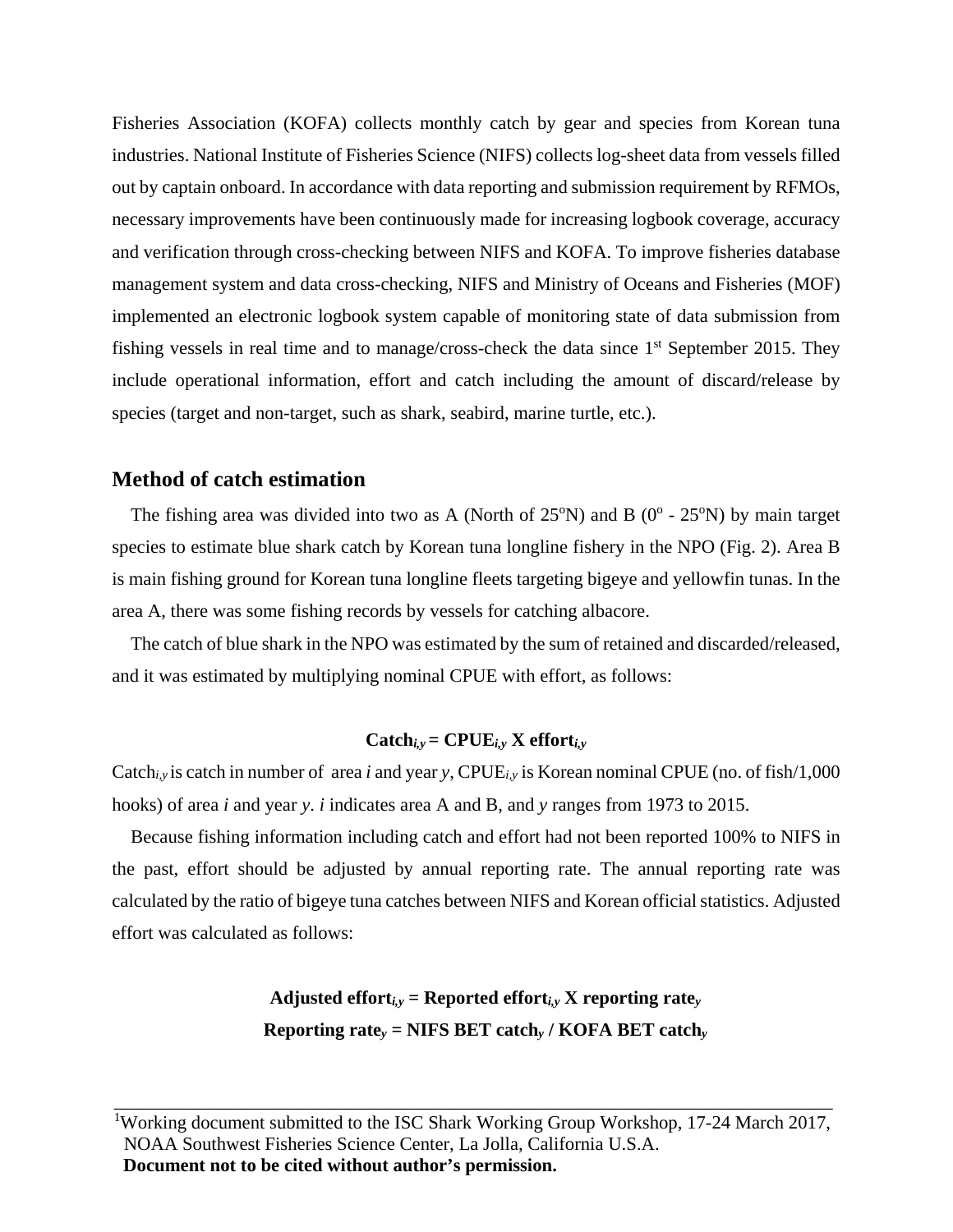Reported effort*i,y* is the number of hook reported in the logbook by vessel, area *i* and year *y*.

Fig. 3 shows the trends in reported and adjusted number of hooks of Korean tuna longline fleet operating in NPO. Reporting rates before 2013 were not 100%, and those were especially low until early 1980s.

Fig. 4 shows a flowchart to estimate catch of blue shark caught by Korean tuna longline fishery in NPO, and key points are as follows:

- i) Catch (in number) of aggregated sharks by area : two area stratificated by south and north of  $25^{\circ}$ N
- ii) Catch (in number) of blue shark by area : proportion of blue shark catch by aggregated sharks catch by area (area A : 0.84, area B : 0.34 based on Korean scientific observer data)
- iii) Nominal CPUE of blue shark by area : catch (in number) of blue shark by effort (number of hooks) reported to NIFS
- iv) Adjusted catch (in number) of blue shark by area : multiplying nominal CPUE with adjusted effort
- v) Catch (weight) of blue shark by area : average catch (weight) of blue shark by area (area A: 66.1kg, area B: 41.0kg based on Korean scientific observer data)
- vi) Catch (weight) retained, discarded or released : proportion of retained, discarded or released by aggregated sharks (1973-2010: observer data, 2011-2015: logbook data)

The Korean scientific observer data were collected from 2004 to 2015 in the Pacific Ocean.

# **Results**

Korean catch of blue shark from 1973 to 2015, which was estimated according to the flowchart, is shown in Fig. 5, Tables 1 and 2. It shows a similar annual trend between last (2013 stock assessment) and new catch estimations because both of catch estimation methods were similar as

<sup>&</sup>lt;sup>1</sup>Working document submitted to the ISC Shark Working Group Workshop, 17-24 March 2017, NOAA Southwest Fisheries Science Center, La Jolla, California U.S.A. **Document not to be cited without author's permission.**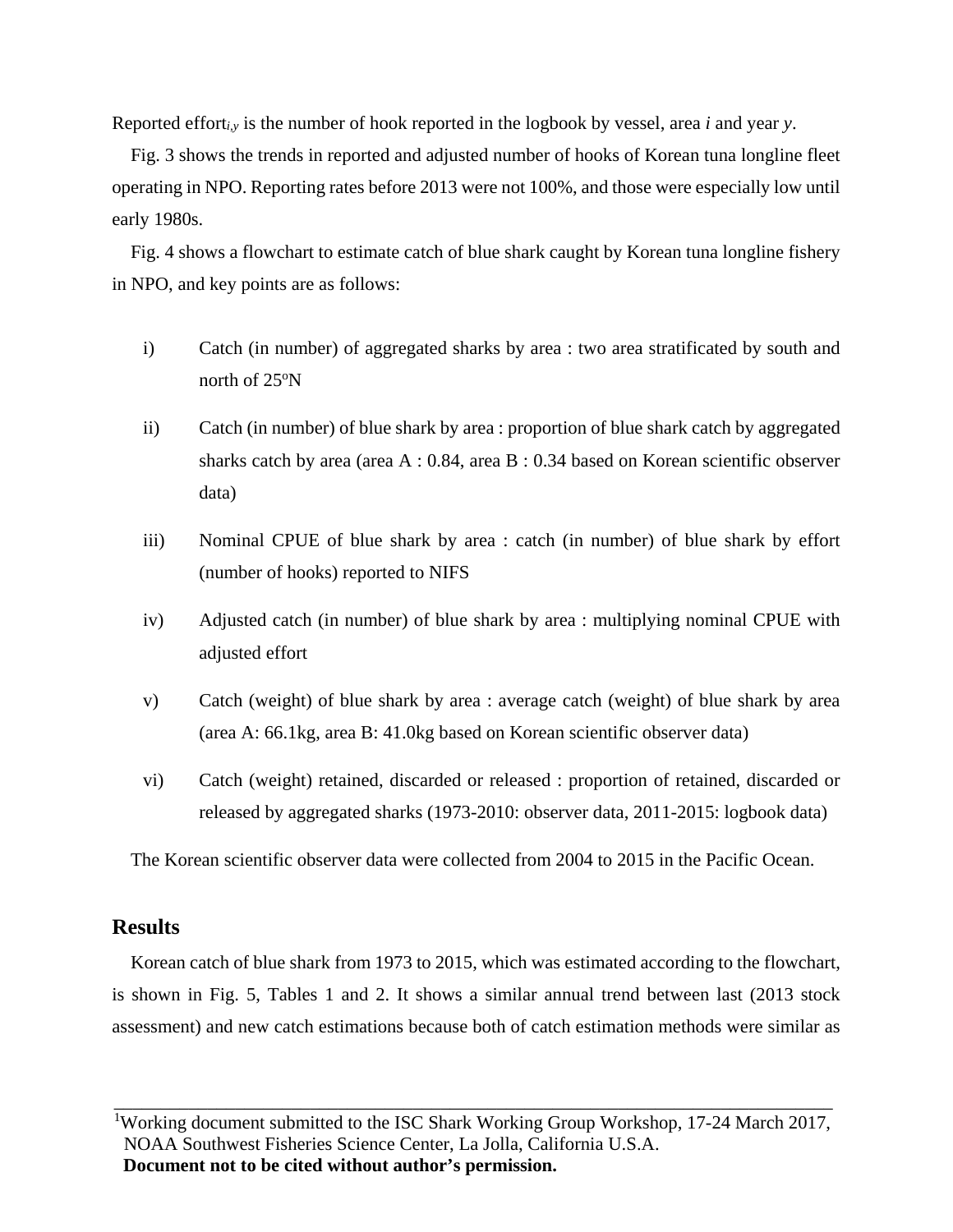using effort and CPUE. However, it presents quite different absolute catches in several years like 1976, 1982-1984 and 1998. With regard to higher catch estimated using new method in 1976 and 1982-1984, it was because that lower reporting rate during those periods makes number of hooks adjusted increase. On the other hand, the reporting rate in 1998 was similar to other years, however, effort of area B jumped more than double than previous year, so catch was also increased.

The proportion of catch retained and discarded or released was calculated 99.6% and 0.4%, respectively, based on Korean scientific observer data. In general, bigeye and yellowfin tunas are target species of Korean tuna longline fishery, while all shark species including blue shark were caught as bycatch. Proportion of catch retained and discarded or released could be changed by year and implementation of conservation management measures on shark species, however, it was applied the same proportion to all years due to lack of data.

The estimated Korean catch of blue shark in this paper is preliminary results, thus, it should be updated and could be changed by methods for estimation, data and so on.

<sup>&</sup>lt;sup>1</sup>Working document submitted to the ISC Shark Working Group Workshop, 17-24 March 2017, NOAA Southwest Fisheries Science Center, La Jolla, California U.S.A. **Document not to be cited without author's permission.**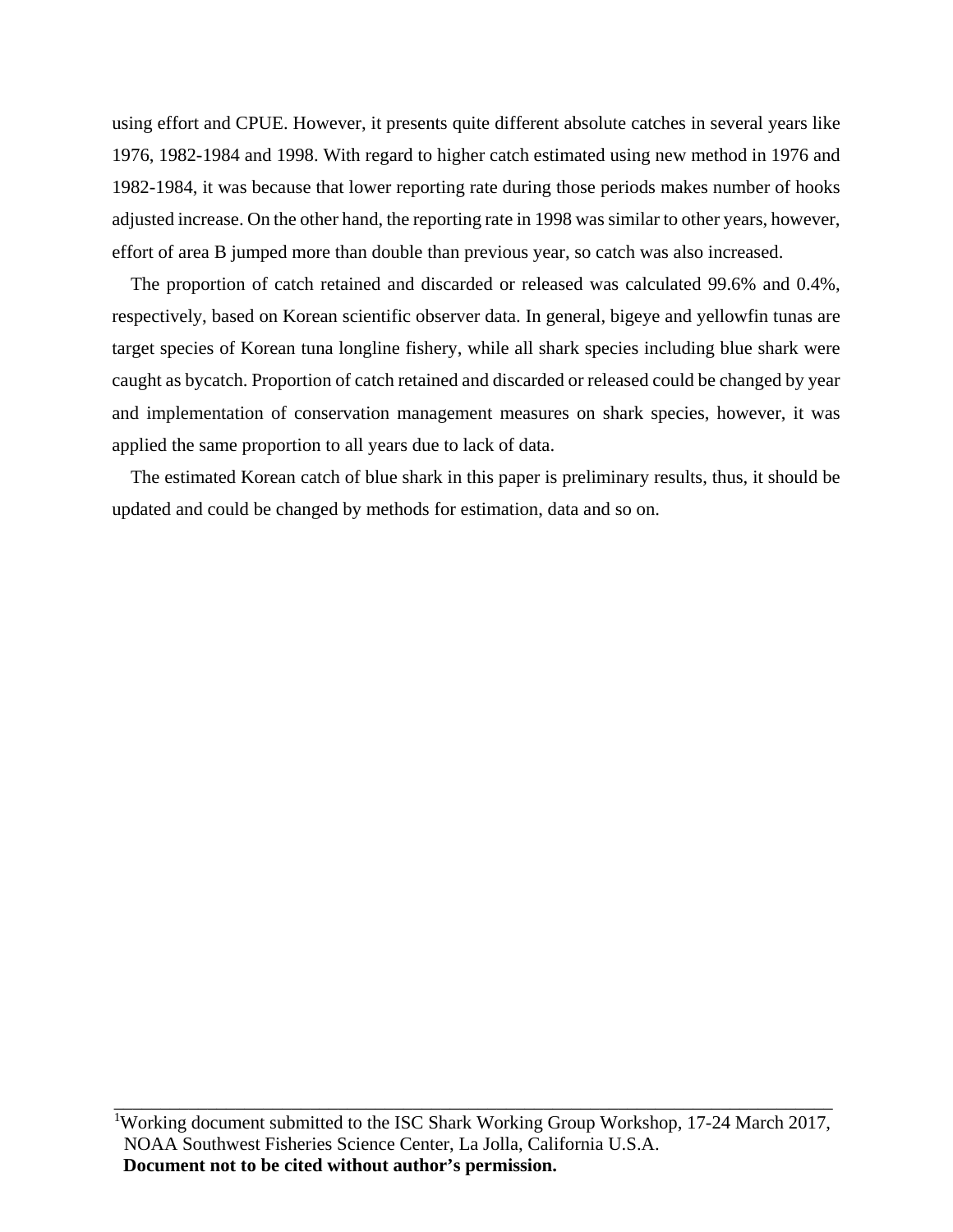

Fig. 1. Annual number of Korean tuna longline vessels and total catch in the north Pacific Ocean.



Fig. 2. Area stratification used for estimating Korean catch of blue shark in the north Pacific Ocean.

<sup>1</sup>Working document submitted to the ISC Shark Working Group Workshop, 17-24 March 2017, NOAA Southwest Fisheries Science Center, La Jolla, California U.S.A. **Document not to be cited without author's permission.**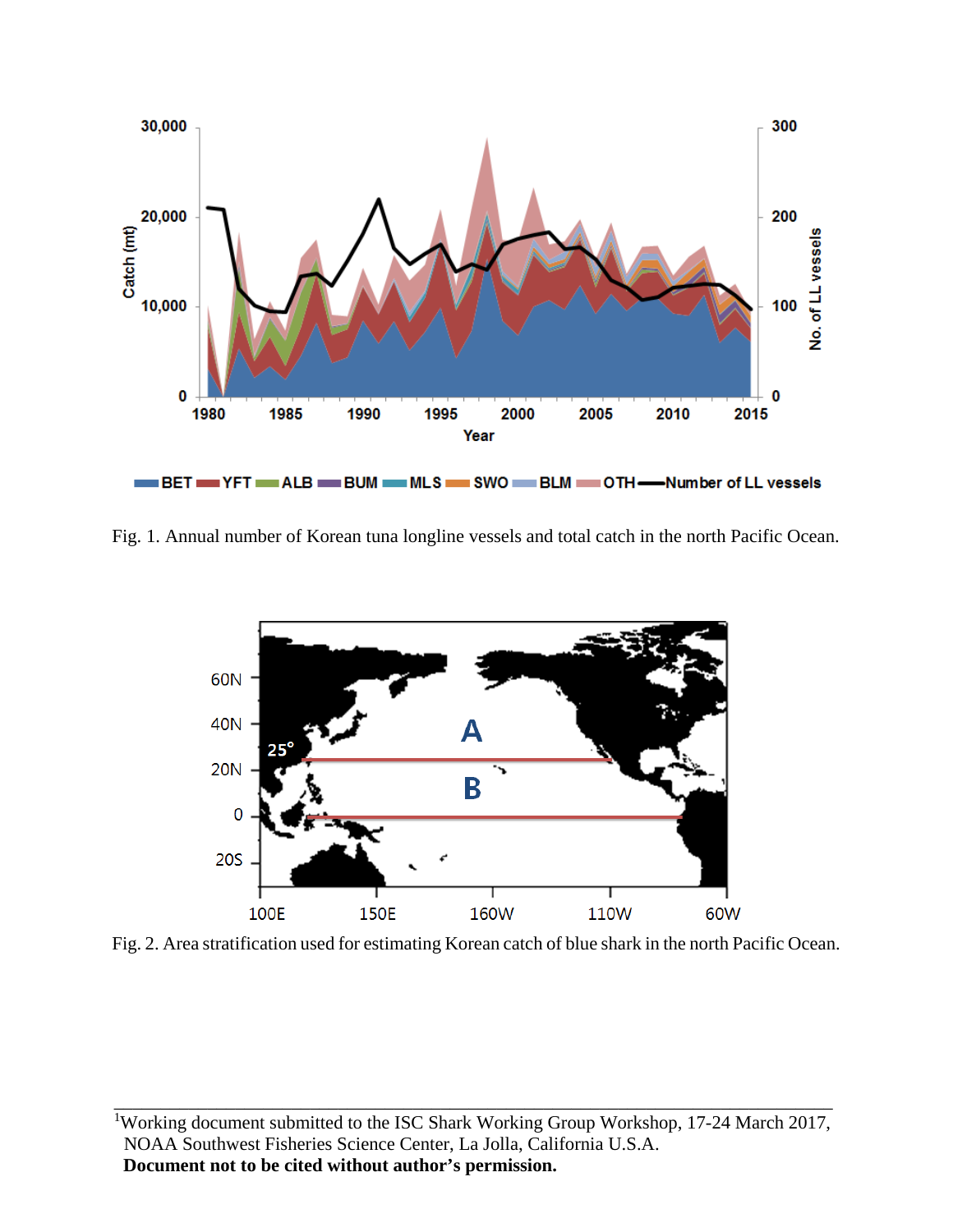

Fig. 3. Trends in number of hooks reported (blue line) and adjusted (green line) used by Korean tuna longline fishery in the north Pacific Ocean.



Fig. 4. Flowchart to estimate catch of blue shark caught by Korean tuna longline fishery in the north Pacific Ocean.

<sup>&</sup>lt;sup>1</sup>Working document submitted to the ISC Shark Working Group Workshop, 17-24 March 2017, NOAA Southwest Fisheries Science Center, La Jolla, California U.S.A. **Document not to be cited without author's permission.**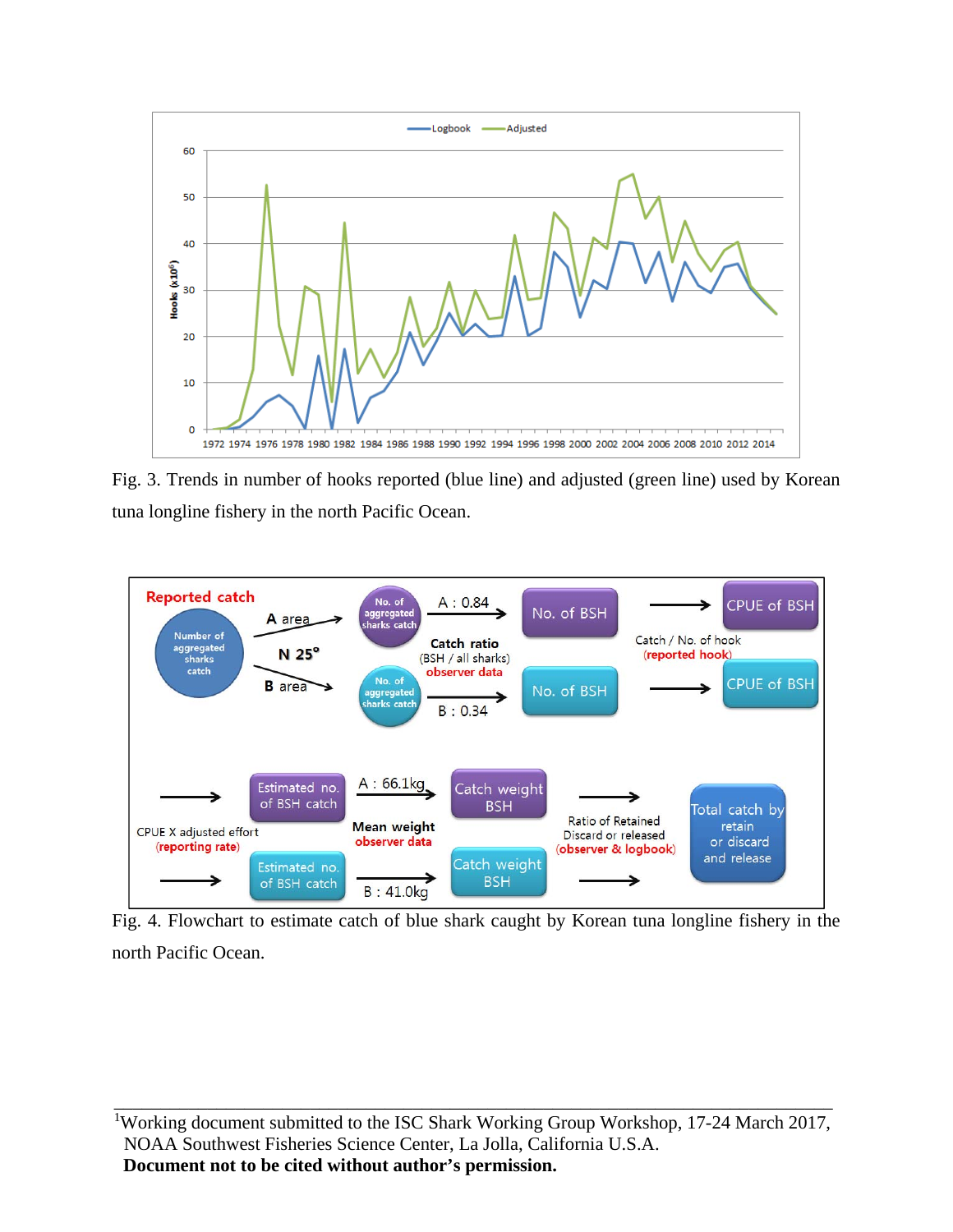

Fig. 5. Trends in catch of blue shark caught by Korean tuna longline fishery calculated using new (blue line) and last (green line) estimation methods. The last estimation methods was used in the 2013 blue shark stock assessment.

<sup>&</sup>lt;sup>1</sup>Working document submitted to the ISC Shark Working Group Workshop, 17-24 March 2017, NOAA Southwest Fisheries Science Center, La Jolla, California U.S.A. **Document not to be cited without author's permission.**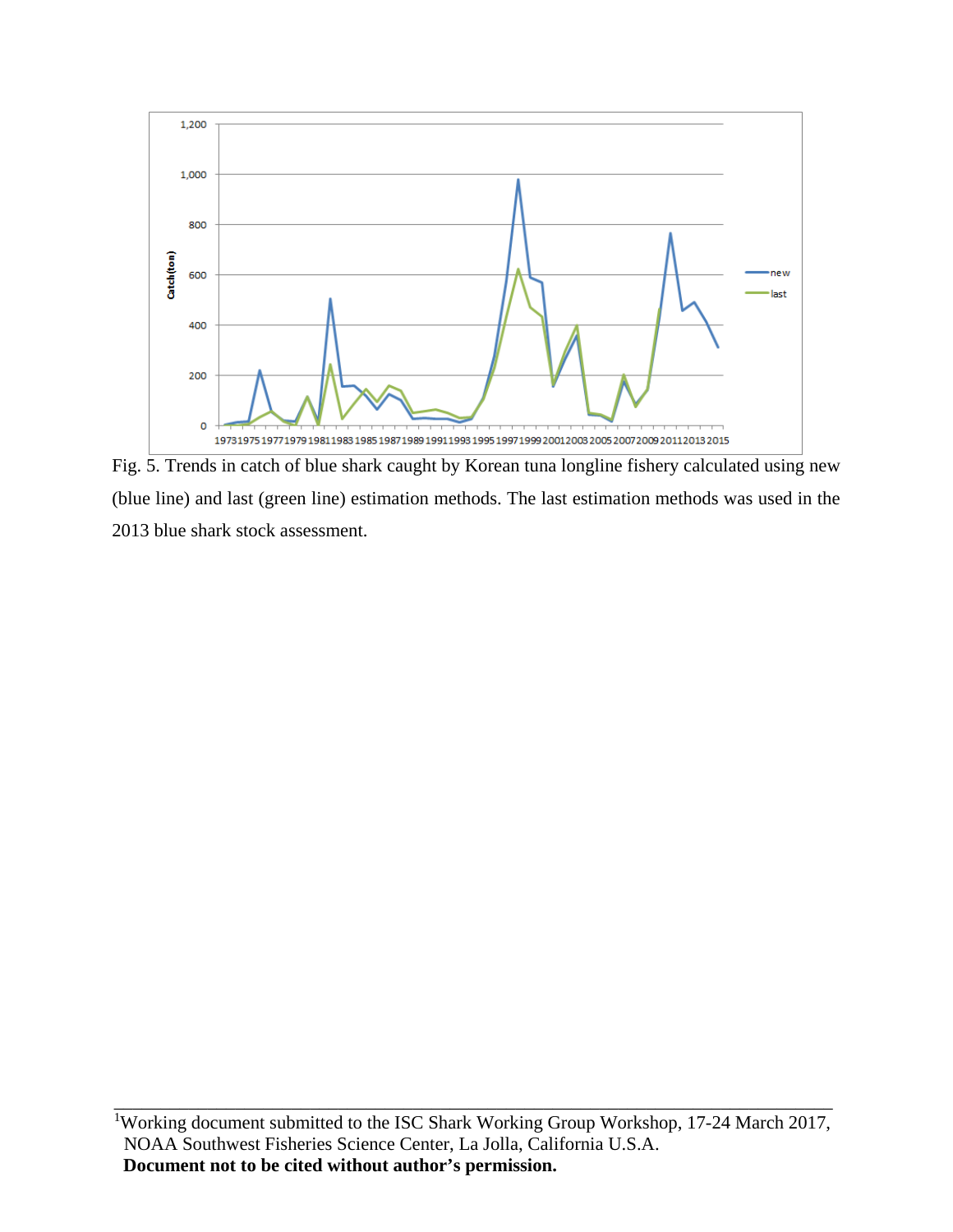| Year | Catch(ton)       |              |      | Catch(ton) |            |  |
|------|------------------|--------------|------|------------|------------|--|
|      | Last             | <b>New</b>   | Year | Last       | <b>New</b> |  |
| 1973 | $\boldsymbol{0}$ | $\mathbf{1}$ | 1995 | 104        | 110        |  |
| 1974 | $\mathbf{0}$     | 13           | 1996 | 231        | 277        |  |
| 1975 | 5                | 17           | 1997 | 433        | 578        |  |
| 1976 | 32               | 218          | 1998 | 623        | 979        |  |
| 1977 | 55               | 52           | 1999 | 471        | 588        |  |
| 1978 | 17               | 18           | 2000 | 433        | 571        |  |
| 1979 | $\boldsymbol{0}$ | 16           | 2001 | 163        | 155        |  |
| 1980 | 114              | 114          | 2002 | 293        | 265        |  |
| 1981 | $\overline{0}$   | 16           | 2003 | 399        | 360        |  |
| 1982 | 242              | 505          | 2004 | 50         | 42         |  |
| 1983 | 27               | 156          | 2005 | 44         | 40         |  |
| 1984 | 88               | 158          | 2006 | 21         | 17         |  |
| 1985 | 145              | 117          | 2007 | 203        | 175        |  |
| 1986 | 95               | 64           | 2008 | 75         | 82         |  |
| 1987 | 159              | 123          | 2009 | 146        | 140        |  |
| 1988 | 140              | 102          | 2010 | 466        | 429        |  |
| 1989 | 49               | 26           | 2011 |            | 765        |  |
| 1990 | 58               | 31           | 2012 |            | 459        |  |
| 1991 | 65               | 27           | 2013 |            | 490        |  |
| 1992 | 49               | 28           | 2014 |            | 413        |  |
| 1993 | 28               | 13           | 2015 |            | 310        |  |
| 1994 | 33               | 25           |      |            |            |  |

Table 1. Catch of blue shark caught by Korean tuna longline fishery calculated using new (blue line) and last (green line) estimation methods

<sup>1</sup>Working document submitted to the ISC Shark Working Group Workshop, 17-24 March 2017, NOAA Southwest Fisheries Science Center, La Jolla, California U.S.A. **Document not to be cited without author's permission.**